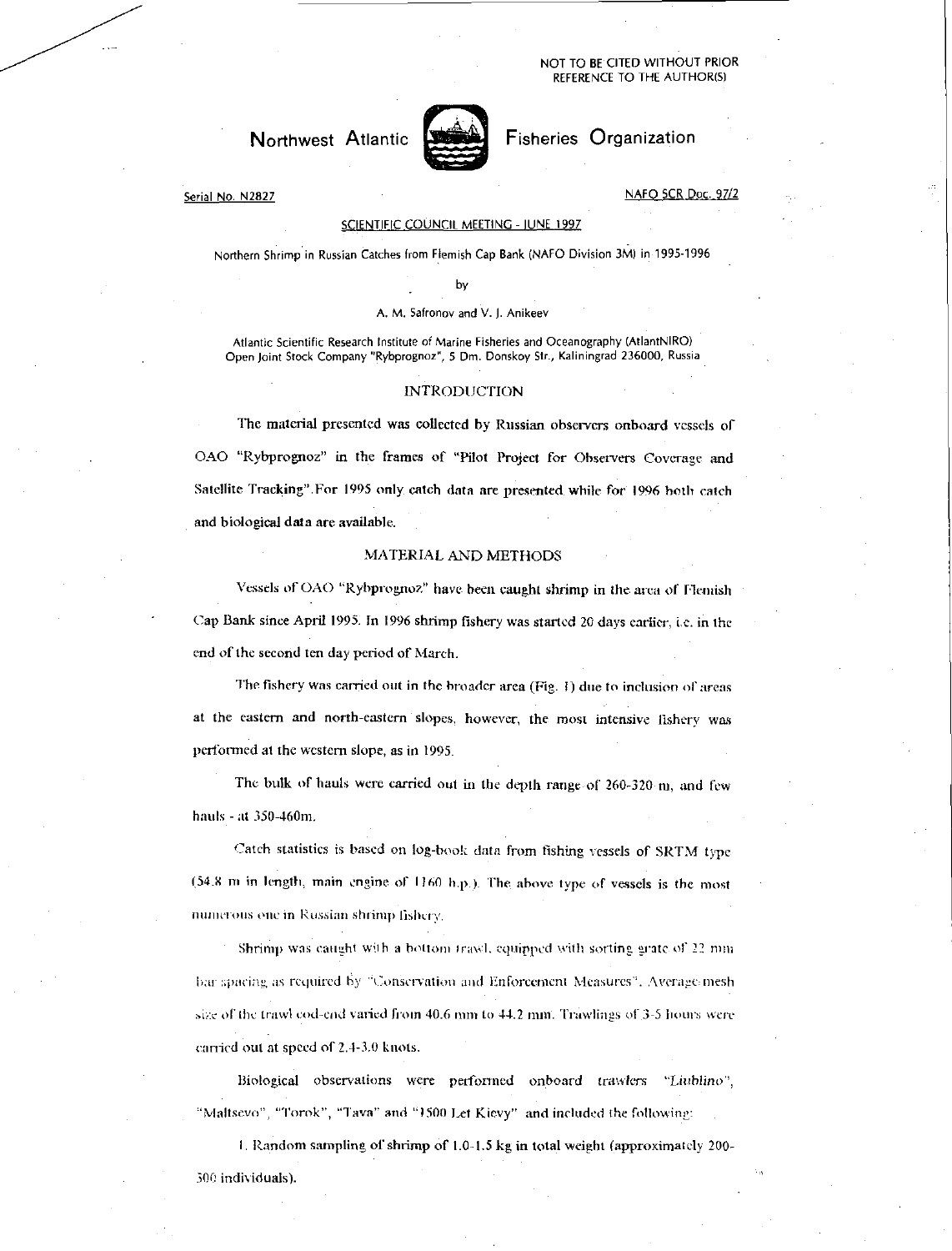2. Measurements of oblique carapace length (OCL, by Rasmussen, 1953) to the neatest 0.5 mm.

3. Sex determination based on the shape of endopodit of the first pair of pleopods.

4. Females were divided into 2 large groups relative to sternal spines condition (Mc.Crany, 1971).

5. Females maturity (by Rasmussen, 1953) was assessed within the groups specified:

| mg <sup>2</sup>   | with sternal    | without headroes           |                                                   |
|-------------------|-----------------|----------------------------|---------------------------------------------------|
| 2 <sub>n</sub>    | spines $(SS+)$  | with headroes              |                                                   |
| $\mathbf{ag}$     |                 | without headroes           |                                                   |
| $\mu n$           |                 | with headroes              |                                                   |
| ca                | without sternal |                            | eggs without eyes                                 |
| em                | spines (SS-)    | with eggs on pleopods<br>X | $\begin{cases} \text{eggs with eyes} \end{cases}$ |
| $e_{\mathcal{S}}$ |                 |                            | eggs with eyes+                                   |
|                   |                 |                            | headroes                                          |

Female with headroes was specified when gonades occupied more than a half of carapace length and acquired greyish-green colour. In the case when only unfertilized roes or white - opague and grey colour are found on pleaopods, the female is classified as stage ag or ga, depending on the headroes conditions. Specimen with soft shell were specified when carapace walls were very thin or revealed pergameneous features.

#### RESULTS

#### Catches, effort and CPUE

in April-July 1995 the total catch obtained by "Rybprognoz" vessels amounted above 1.2 thous.t. Catch rates increased from April to May, approached a peak in lune and subsequently decreased in July.

In March-August 1996 the total catch amounted about 1.6 thous.t The period of highest catch rates was observed in May-June. Night catches amounted mostly to 0.1- 0.4 1, while day-time ones, were 0.5-1.2 t. Maximum day-time catches approached 2.1- 2.8 t. Diurnal catches were in general  $1.8-2.5$  t, and approached  $4.5-6.7$  t in May-June. Inspite of the fishing area extension and fishing depth range increase. catch rates was at the lower level in 1996. Its average value was 83% of 1995 level in April-July 1996 (Table I)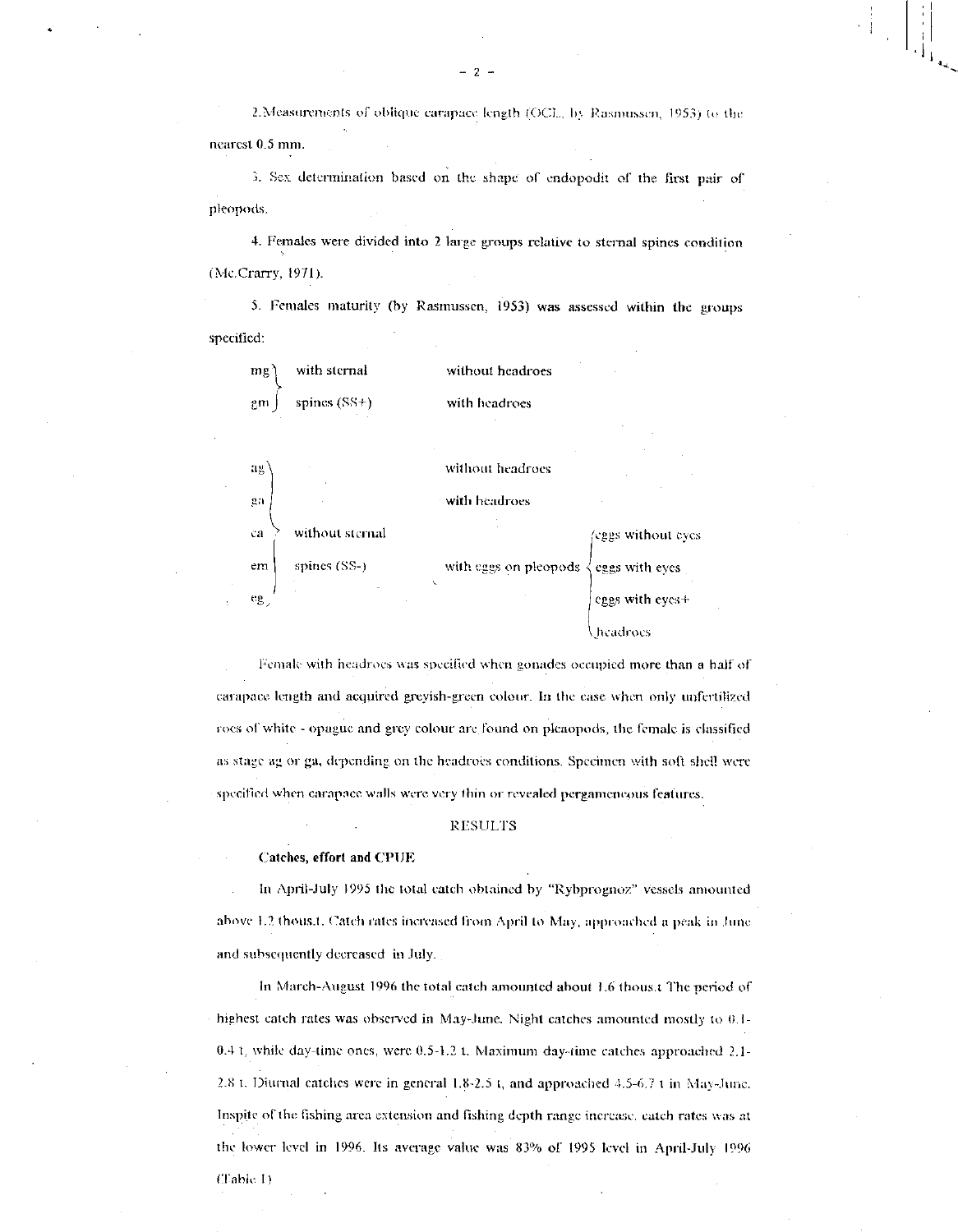## Length and age

Data of biological observations summarized by months were presented in Table 2.

Figure 2 shows length composition of shrimp caught by 3 groups: males, females with sternal spines and females without sternal spines.

Shrimp age by length assessed on the basis of Canadian researches approach (Parson and Veitch, 1993). The pattern of curve distribution by length (Fig. 2) allows to make the following conclusions:

1. The bulk of Russian catches in 1996 consisted of males of 3 years old (modal *length* 19-20 mm) and of 2 years old (13-15 mm).

2. Two-year old males proportion increased with time and dominated in catches in July-August.

3. No four-year males (modal length of 23-24 mm) were observed.

4. Insignificant number of one-year shrimp (modal length of  $9.5-10.0$  mm) was found in late June-July.

5. Two modal lengths (22 mm and 24-25 min) were recorded in primiparous females.

Multiparous females were represented by 3 modal length: 24-25 mm, 26-27 min and 28-29 mm. In the modal class 24-25 mm, primiparous and multiparous females constituted approximately equal proportions.

Taking in account that Flemish Cap shrimp sex alteration in fall-winter (Nicolajsen, 1994), the following age structure of females caught may be assumed:

- primiparous females of 22 mm modal length identified as 3 years old were the largest specimen of 1993 year class which changed sex in 1995:

- primiparous females of 24-25 mm modal length indentified as 4 years old which changed sex in fall 1995;

 $\cdot$  multiparous females of 24-25 mm modal length identified as 4 years old changed sex in fall 1994 and classified by .Canadian researches (Parsons and Witch, 1995) as primiparous females of 22 mm modal length in summer 1995;

- multiparous females of 26-27 mm modal length -(primiparous females specified by Canadian researches in 1995 modal length of 25 mm), females of 5 years old, changed sex in fall 1994, and multiparous females of 5 years old, changed sex one year before;

- multiparous females of 28-29 mm modal length, females of 6 years old,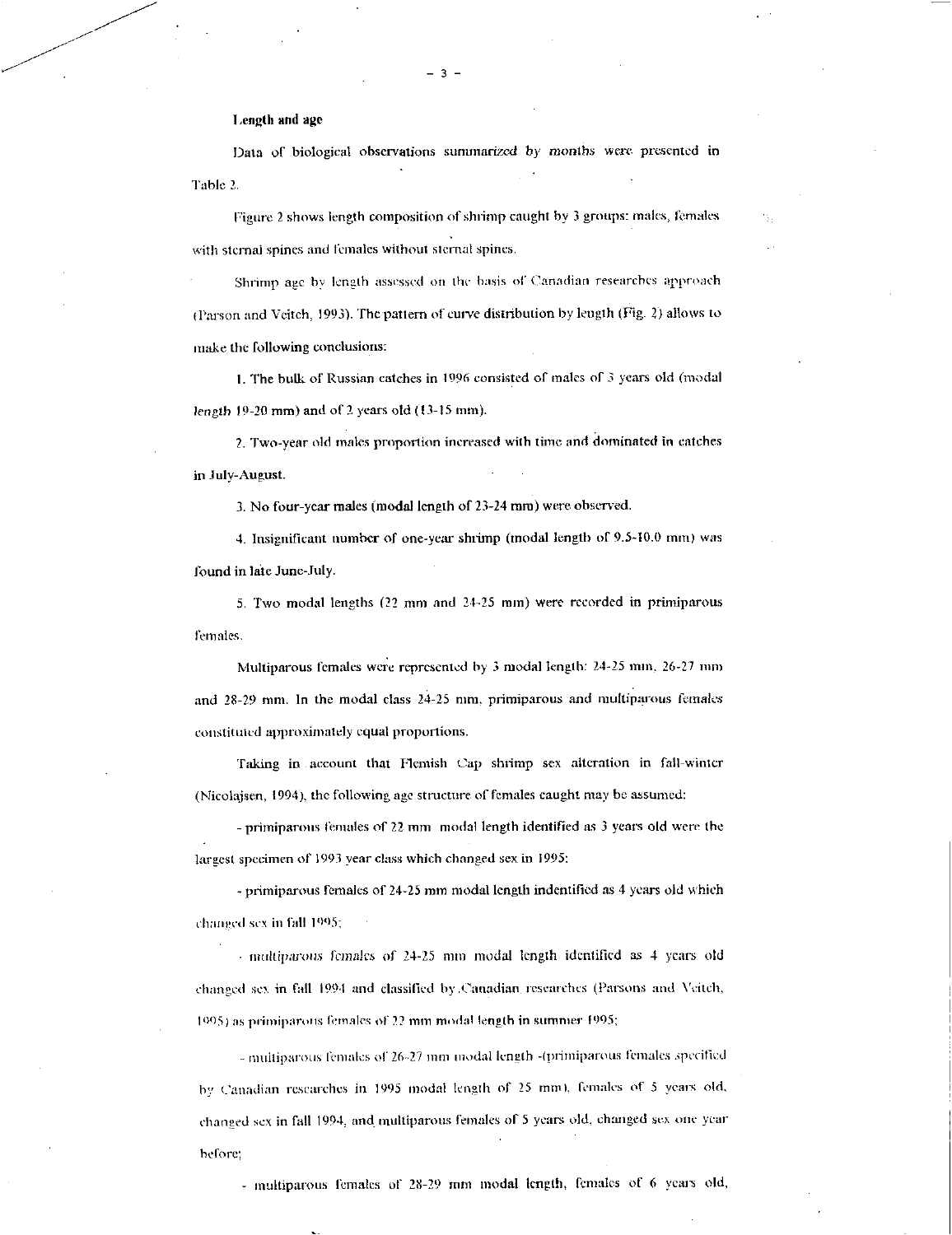changed sex before all 1994.

Thus, it may be assumed that sex change in one year-class shrimps occured by portions during 2-3 years, starting from the age 3 years. Such approach agrees with conclusions by Mena (1992), according to which sex change depends on shrimps length, rather than their age.

Low number of females caught may be explained by the fact that most hauls were carried out in the depth range of 260-320 m. Females number in catches decreased from March to June, probably due to migration of the latter into more depths.

Females maturity and shell condition

Figure 3 shows maturity dynamics of two females groups and variability of proportion of females with soft carapace for observation period of one five-day discrete. time.

Intensive hatching of shrimp larvae started in the last live-day period of March and finished in the second five-day period of April (Fig. 3). In multiparous females exemplified from. external roes the process of new generation roes begins immediately, and by early May actually all multiparous females has transferred into state ga.

Hevelopment of headrocs in primiparous females had begun earlier. After larvae hatching in the early stage of new generation roes development, the moult of nfultiparotis females occure. Maximum number of specimen 'with soft shells were observed in the second half of April (Fig. 3). In the same period the change of shells was observed in insignificant part of primiparous females.

Individual females with eggs without "eyes" on pleopods were first found in catches during the last five days of June. From the second ten-day period of July the spawning became total and in the third five-day period of August it was actually finished.

Roes transfer to pleppods associated with softening of shell when primiparous females lost their sternal spines. Alter spawning shell firmness recovered very soon. Thus, the observations. show that shrimp larvae hatching in 1996 occured in late March-early April while spawning started in July and finished in middle August.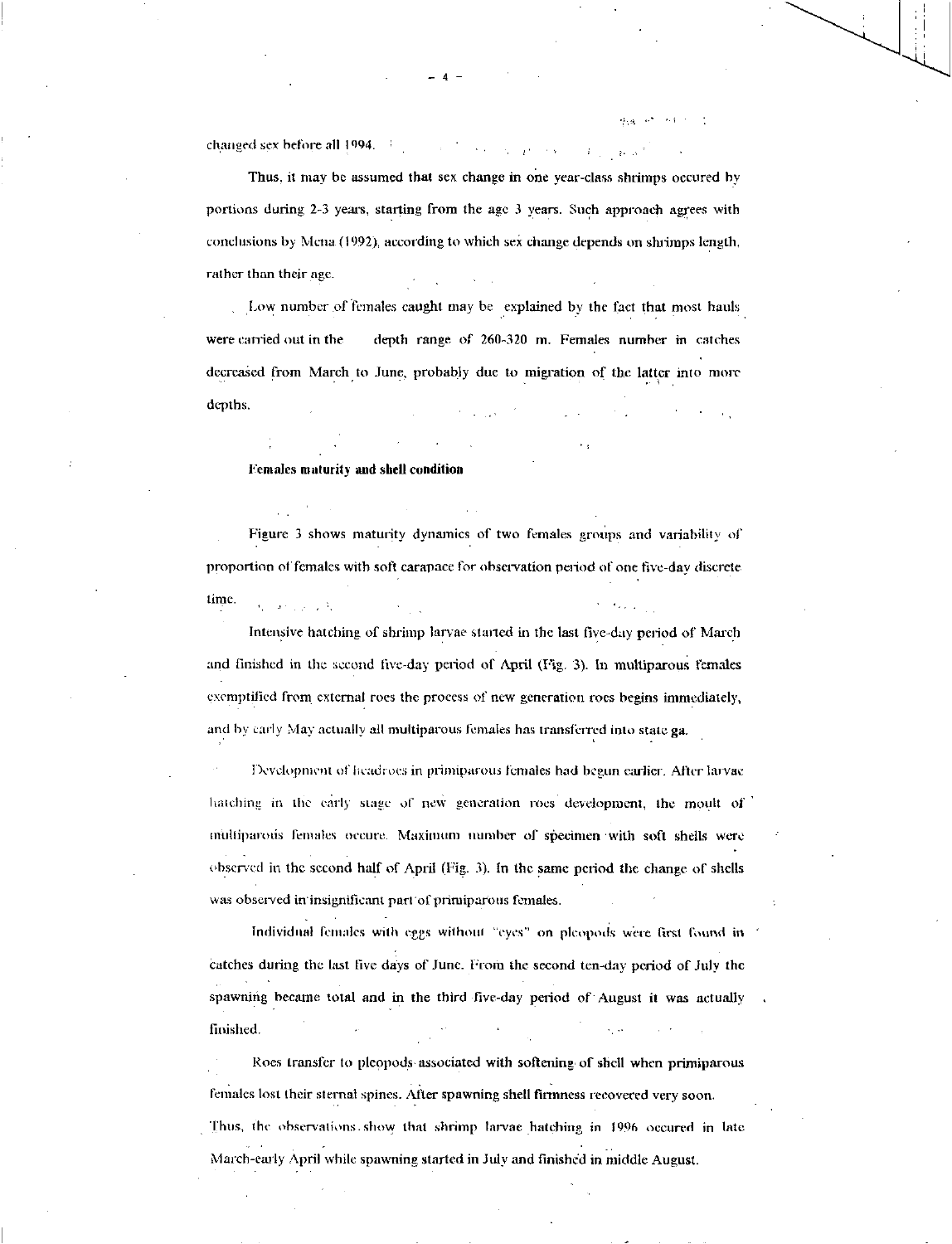### ACKNOWLEDGEMENTS

The authors express their sincere gratitude to Yu.S.Klimov, V.P.Revkovskiy and B. V.Rozanov, Russian observers, for biological and statistical data provided.

## **REFERENCES**

1. McCrzury I.A. 1971.Sternal spines as a ehancierislie for differentiating between females of same paridalidae. J.Fish.Res.Bd. of Canada. 28:pp.98-110.

2. Mena I. 1992. Northern praw (Pandalus borealis) stock in Flemish Cap. NAF/O SCP Doc.92/66.Serial N 2120, 3p.

3. Nicolajsen A. 1994. Age structure of Northern Shrimp in Division 3M in September-November 1993 and in Division 31, in March 1994. NATO SCR Doc.94/76. Serial N 2455, 9p.

4. Parsons D.O. and Veitch Pl. 1993. Age and Growth of Northern Shrimp (Pandalus borealis) on Flemish Cap (NAPO Division 3M). NA1/0 SCR Doc.93/112. Serial N 1306, 1 1p.

. 5. Parsons D.G. and Veitch P.J. 1995. The Canadian Fishery for Northern Shrimp (Pandalus borealis) on Flemish Cap (NAPO Division 3M) 1993 to 1995. NAFO SCR Doc.95/103. Serial N 2626, 10p.

6. Rasmussen B. 1953. On the geographical variation on growth and sexual development of the deep-sea prawn (Pandalus borealis Kroyer). Norwey Fish. and Mar. invest.Rep. li)(3):1 -160.

|               | Month        | Number of<br>vessels | Catch   | Effort | <b>CPUE</b> |
|---------------|--------------|----------------------|---------|--------|-------------|
|               | March        |                      | 90196   | 570    | 158         |
|               | April        | 6                    | 256024  | 1987   | 129         |
| 5             | May          | 6                    | 351272  | 2502   | 140         |
| <u>თ</u><br>— | June         | 6                    | 375188  | 2128   | 176         |
|               | July         |                      | 321631  | 2703   | 119         |
|               | August       | 6                    | 184464  | 1500   | 123         |
|               | 01-20.08     |                      |         |        |             |
|               | March-August |                      | 1578775 | 11390  | 139         |

|        | Month      | Number of<br>vessels | Catch   | <b>Effort</b> | <b>CPUE</b> |
|--------|------------|----------------------|---------|---------------|-------------|
|        | April      |                      | 115268  | 976           | 118         |
| ე<br>თ | May        |                      | 335258  | 1733          | 193         |
| ÷      | June       |                      | 466944  | 2211          | 211         |
|        | Julv       |                      | 315770  | 2147          | 147         |
|        | April-July |                      | 1233240 | 7067          | 175         |

Table 1 Results of shrimp fishery for group of Russian vessels in 1983-1996.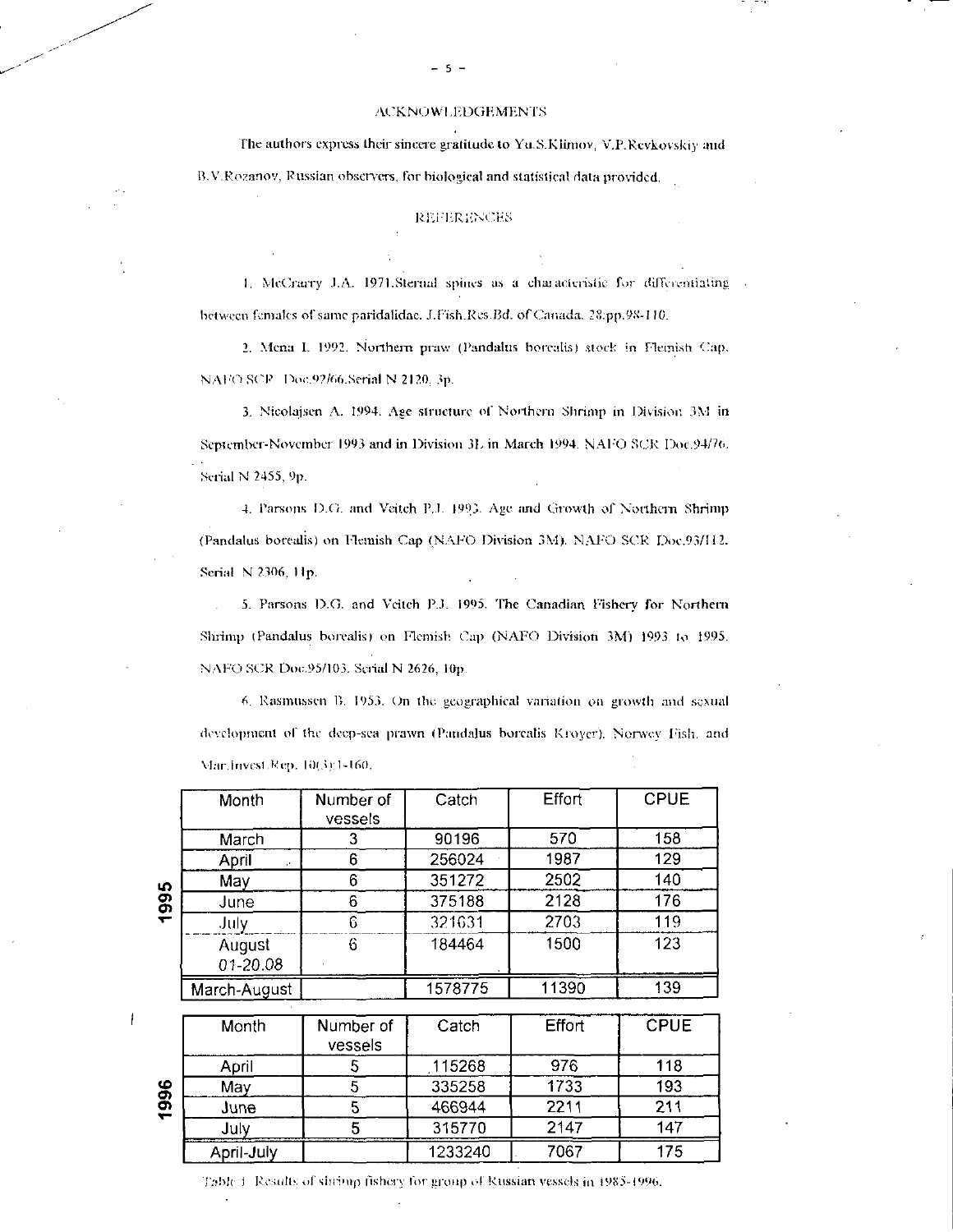|                           |                         |                            |                  | March                             | $\mathbf{A}$                |                 |                             |                         |                                      |                                                | April                            |                         |                           |                          |
|---------------------------|-------------------------|----------------------------|------------------|-----------------------------------|-----------------------------|-----------------|-----------------------------|-------------------------|--------------------------------------|------------------------------------------------|----------------------------------|-------------------------|---------------------------|--------------------------|
| Size.                     | <b>Males</b>            |                            |                  | $\sqrt{\cdot$ Females             |                             |                 |                             | <b>Males</b>            |                                      |                                                | $\overline{\text{Fermales}}$     |                         |                           |                          |
|                           | и.                      | $SS +$                     |                  |                                   | $\overline{\text{SS}}$ =    |                 |                             |                         | $\frac{1}{\sqrt{2}}$ SS +            | $\frac{+}{\text{gmr}}$ $\frac{SS}{\text{gmr}}$ |                                  | $\overline{\rm SS}$     |                           |                          |
|                           |                         | mg                         | - gm             | $\frac{1}{1}$ ag                  | ga                          | em              | $\mathcal{C}$ $\mathcal{C}$ | $\bar{z}$               | mg                                   |                                                |                                  |                         | $^{\circ}$ CHU $^{\circ}$ | $c_{E}$                  |
| 8.0                       |                         |                            |                  |                                   |                             |                 |                             |                         |                                      |                                                |                                  |                         |                           |                          |
| $\kappa$ $>$              | $\sim$ $\sim$           |                            |                  |                                   |                             |                 |                             |                         |                                      |                                                |                                  |                         |                           |                          |
| 9.0                       |                         |                            |                  |                                   |                             |                 |                             |                         |                                      |                                                |                                  |                         |                           |                          |
| 9.5                       |                         |                            |                  |                                   |                             |                 |                             |                         |                                      |                                                |                                  |                         |                           |                          |
| 10.0                      |                         |                            |                  |                                   |                             |                 |                             |                         |                                      |                                                |                                  |                         |                           |                          |
| 10.5                      | $\cdot$ 1               |                            |                  |                                   |                             |                 |                             | 6                       |                                      |                                                |                                  |                         |                           |                          |
| 11.0                      | $\overline{2}$          |                            |                  |                                   |                             |                 |                             | 44                      |                                      |                                                |                                  |                         |                           |                          |
| 11.5                      | $\overline{3}$          |                            |                  |                                   |                             |                 |                             | $\overline{75}$         |                                      |                                                |                                  |                         |                           |                          |
| 12.0                      | 10                      |                            |                  |                                   |                             |                 |                             | 185                     |                                      |                                                |                                  |                         |                           |                          |
| 12.5                      | 8 <sub>1</sub>          |                            |                  |                                   |                             |                 |                             | $\overline{211}$        |                                      |                                                |                                  |                         |                           |                          |
| 13.0                      | $\overline{9}$          |                            | $\epsilon$       |                                   |                             |                 |                             | 290                     |                                      |                                                |                                  |                         |                           |                          |
| 13.5                      | $\overline{13}$         |                            |                  |                                   |                             |                 |                             | 208                     |                                      |                                                |                                  |                         |                           |                          |
| 14.0                      | $\overline{8}$          |                            |                  |                                   |                             |                 |                             | $\overline{224}$        |                                      |                                                |                                  |                         |                           |                          |
| 14.5                      | 6.                      |                            | $\epsilon$       |                                   |                             |                 |                             | 121                     |                                      |                                                |                                  |                         |                           |                          |
| 15.0                      | 6.4                     |                            |                  |                                   |                             |                 |                             | 119                     |                                      |                                                |                                  |                         |                           |                          |
| 15.5                      | 15                      |                            |                  |                                   |                             |                 |                             | $\overline{63}$         |                                      |                                                |                                  |                         |                           |                          |
| 16.0                      | 25                      |                            |                  |                                   |                             |                 |                             | 89                      |                                      | ŧ                                              | $\overline{5}$<br>$\overline{3}$ | 1                       |                           |                          |
| 16.5                      | $\overline{68}$         |                            |                  |                                   |                             |                 |                             | $\overline{115}$        | 3                                    | $\boldsymbol{0}$<br>ा                          | $\overline{4}$                   | $\mathsf{I}$            |                           |                          |
| 17.0                      | 150                     |                            |                  |                                   |                             |                 |                             | 267                     | 3<br>$\overline{\Gamma}$             |                                                | $\overline{\overline{3}}$        | ŧ                       |                           |                          |
| 17.5                      | 245                     |                            |                  |                                   |                             |                 |                             | 458<br>$\overline{927}$ |                                      | $\mathfrak{f}$<br>$\mathbf{I}$                 | $\overline{2}$                   | I                       |                           |                          |
| 18.0                      | 455                     | 1                          |                  |                                   |                             |                 |                             |                         | 6<br>$\overline{2}$                  | $\overline{\mathbf{3}}$                        | $\overline{2}$ :                 | $\boldsymbol{0}$        |                           |                          |
| 18.5                      | 579                     | $\overline{c}$             |                  | I                                 |                             |                 |                             | 1359                    |                                      | $\overline{\mathbf{3}}$                        | $\overline{c}$                   | $\boldsymbol{0}$        |                           |                          |
| 19.0                      | 906                     | $\overline{\Gamma}$        |                  | $\boldsymbol{0}$                  |                             |                 |                             | 2098                    | $\overline{4}$<br>$\overline{6}$     | $\overline{2}$                                 | $\overline{4}$                   | $\pmb{0}$               |                           |                          |
| 19.5                      | 668                     | $8\,$                      | $\pm$            | $\boldsymbol{0}$                  | $\mathbf{1}$                |                 |                             | 2246                    | 34                                   | $\overline{22}$                                | $\overline{\mathbf{3}}$          |                         |                           |                          |
| $\overline{20.0}$         | 915                     | $\overline{16}$            | $\overline{4}$   | $\boldsymbol{0}$                  | Ŧ                           | -1              |                             | 2646<br>1558            | 33                                   | 44                                             | $\overline{2}$                   | $\overline{\mathbf{2}}$ |                           |                          |
| $\overline{20.5}$         | 380                     | $\overline{21}$            | $\overline{5}$   | $\overline{0}$ .                  | 1                           | $\mathbf{0}$    |                             | 1348                    | $\overline{56}$                      | $\overline{81}$                                | $\overline{5}$                   | $\overline{5}$          |                           |                          |
| 21.0                      | 356                     | $\overline{23}$            | $\overline{5}$   | $\overline{3}$                    | $\theta$                    | 1<br>ĪΠ         |                             | 481                     | $\overline{76}$                      | $\overline{1}$ 22                              | $\overline{13}$                  | $\overline{8}$          |                           |                          |
| $\overline{21.5}$         | 63                      | 20                         | 7                | Ĩ                                 | $\mathbf{I}$<br>$\mathbf I$ | $\overline{16}$ |                             | $\overline{312}$        | $\overline{56}$                      | $\overline{163}$                               | $\overline{21}$                  | $\overline{15}$         |                           |                          |
| $\overline{22.0}$         | $\overline{25}$         | $\overline{33}$            | 35               | $\overline{4}$                    | $\overline{2}$              | 19              | $\mathbf{I}$                | $\overline{52}$         | 48                                   | $\overline{1}$ 51                              | $\overline{27}$                  | 36                      | L                         |                          |
| $\overline{22.5}$         | $\overline{\mathbf{3}}$ | 16                         | $\overline{24}$  | $\overline{17}$                   | $\overline{10}$             | $\overline{44}$ | $\theta$                    | 24                      | $\overline{40}$                      | $\overline{176}$                               | 49                               | 70                      | $\overline{c}$            |                          |
| 23.0                      | Ŧ                       | $\overline{36}$            | $\overline{43}$  | $\overline{9}$                    | $\overline{4}$              | $\overline{47}$ | $\overline{0}$              | $\overline{\tau}$       | $\overline{24}$                      | $\overline{164}$                               | $\overline{48}$                  | 109                     | $\overline{3}$            |                          |
| 23.5                      | $\bf{0}$                | 23                         | $\overline{65}$  | $\overline{8}$<br>$\overline{5}$  | $\overline{\mathbf{8}}$     | $\overline{51}$ | $\overline{2}$              | $\overline{8}$          | 29                                   | $\overline{212}$                               | $\overline{59}$ .                | 148                     | $\overline{4}$            |                          |
| 240                       | $\mathbf{I}$            | $\overline{29}$            | $\overline{82}$  |                                   | $8\,$                       | 26              | $\theta$                    | $\overline{8}$          | 10                                   | $\overline{173}$                               | 46                               | 121                     | $\overline{\mathbf{3}}$   | I                        |
| $\frac{24.5}{ }$          |                         | 14                         | $\overline{61}$  | $\overline{1}$<br>$\overline{13}$ | $\overline{22}$             | $\overline{40}$ | $\overline{0}$              |                         | $\overline{\overline{\overline{8}}}$ | $\overline{227}$                               | $\overline{4}5$                  | $\overline{127}$        | Ť                         | $\overline{0}$           |
| $\overline{25.0}$         |                         | $\overline{11}$            | $\overline{102}$ | 13                                | 1                           | 46              | $\bf{0}$                    |                         | 1                                    | 82                                             | 37                               | 109                     | $\overline{2}$            | $\boldsymbol{0}$         |
| $25.5^{\circ}$            |                         | 4<br>$\mathbf{I}^{\prime}$ | 39<br>35         | 11                                | 15                          | 80              | 4                           |                         | $\overline{2}$                       | 69                                             | 63                               | 163                     | $\epsilon$                | $\mathbf{I}$             |
| 26.0<br>$\overline{26.5}$ |                         |                            | $\overline{2}$   | $\overline{12}$                   | $\blacksquare$              | 63              | $\cdot$ 1                   |                         | $\bf{0}$                             | 22                                             | $\overline{57}$                  | 123                     | 6                         | 1                        |
| 27.0                      |                         |                            | 3                | 7                                 | $\overline{15}$             | 142             | 6                           |                         | I                                    | $-12$                                          | 79                               | 186                     | 10                        | $\mathbf{2}$             |
| 27.5                      | УÎ                      |                            |                  | 6                                 | $\overline{\tau}$           | 62              | 5                           |                         | $\theta$                             | Ŧ                                              | $\overline{6}1$                  | 97.                     | 5                         | $\theta$                 |
| 28.0                      | P,                      |                            |                  | $\overline{3}$                    | $\overline{\tau}$           | 98              | $\overline{9}$              |                         | $\pmb{0}$                            | $\overline{\bf{4}}$                            | 64                               | 134                     | $\overline{9}$            | $\overline{\mathcal{L}}$ |
| 28.5                      |                         |                            |                  | $\overline{5}$                    | $\overline{s}$              | 41              | $\overline{2}$              |                         | I                                    |                                                | 37                               | 74                      | $\overline{10}$           | $\overline{4}$           |
| 29.0                      |                         |                            |                  | $\overline{\mathcal{A}}$          | $\mathbf{g}$                | 83              | $\overline{6}$              |                         |                                      |                                                | 30                               | 77                      | 10                        | $\overline{2}$           |
| 29.5                      |                         |                            |                  |                                   |                             | 36              | $\overline{9}$              |                         |                                      |                                                | $\overline{27}$                  | $\overline{53}$         | $8\,$                     | $\overline{2}$           |
| 30.0                      |                         |                            | $\sim$ 14        | 1                                 | 6                           | $\overline{52}$ | $\overline{\mathbf{3}}$     |                         |                                      |                                                | $\overline{38}$                  | 62                      | 6                         | 3                        |
| 30.5.                     |                         |                            | $\blacksquare$   |                                   | $\overline{4}$              | 22              | $\theta$                    |                         |                                      |                                                | $\overline{\mathbf{4}}$          | 23                      | $\downarrow$              | $\overline{c}$           |
| 31.0                      |                         |                            |                  |                                   | $\bar{0}$                   | $\overline{15}$ | 1                           |                         |                                      |                                                | $\overline{\mathbf{8}}$          | 14                      | 3                         |                          |
| 31.5                      | $\mathbf{y}$ .          |                            |                  |                                   | $\mathbf{I}$                | 4               | Ŧ                           |                         |                                      |                                                | 4                                | 9                       | l                         |                          |
| 32.0                      | $\hat{\mathbf{r}}$      |                            |                  |                                   |                             | $\ddot{4}$      |                             |                         |                                      |                                                | $\overline{c}$                   | $8\,$                   | $\overline{2}$            |                          |
| 32.5'                     |                         |                            |                  |                                   |                             |                 |                             |                         |                                      |                                                | $\overline{2}$                   | $\bf{0}$                | $\mathbf{I}$              |                          |
| $33.0^{\circ}$            | $\mathcal{A}$<br>er i   |                            | $\sim$           |                                   |                             |                 |                             |                         |                                      |                                                | Ī                                | $\theta$                |                           |                          |
| 33.5                      |                         | $\epsilon$                 | $\epsilon$ .     |                                   |                             |                 |                             |                         |                                      |                                                | 5                                | $\overline{0}$          |                           |                          |
| 34.0                      |                         |                            |                  |                                   |                             |                 |                             |                         | .,                                   |                                                | $\overline{2}$                   | $\mathbf{I}$            |                           |                          |
| Total                     | $-4921$                 | 259                        | 513              | $\overline{135}$                  | $\overline{142}$            | 1004            | 50                          | 15549                   | 444                                  | $\overline{1737}$                              | 864                              | 1779                    | 97                        | $\overline{2}2$          |
|                           |                         |                            |                  |                                   |                             |                 |                             |                         |                                      |                                                |                                  |                         |                           |                          |

Table 2. Shrimp length distribution by males and females of different maturity stages.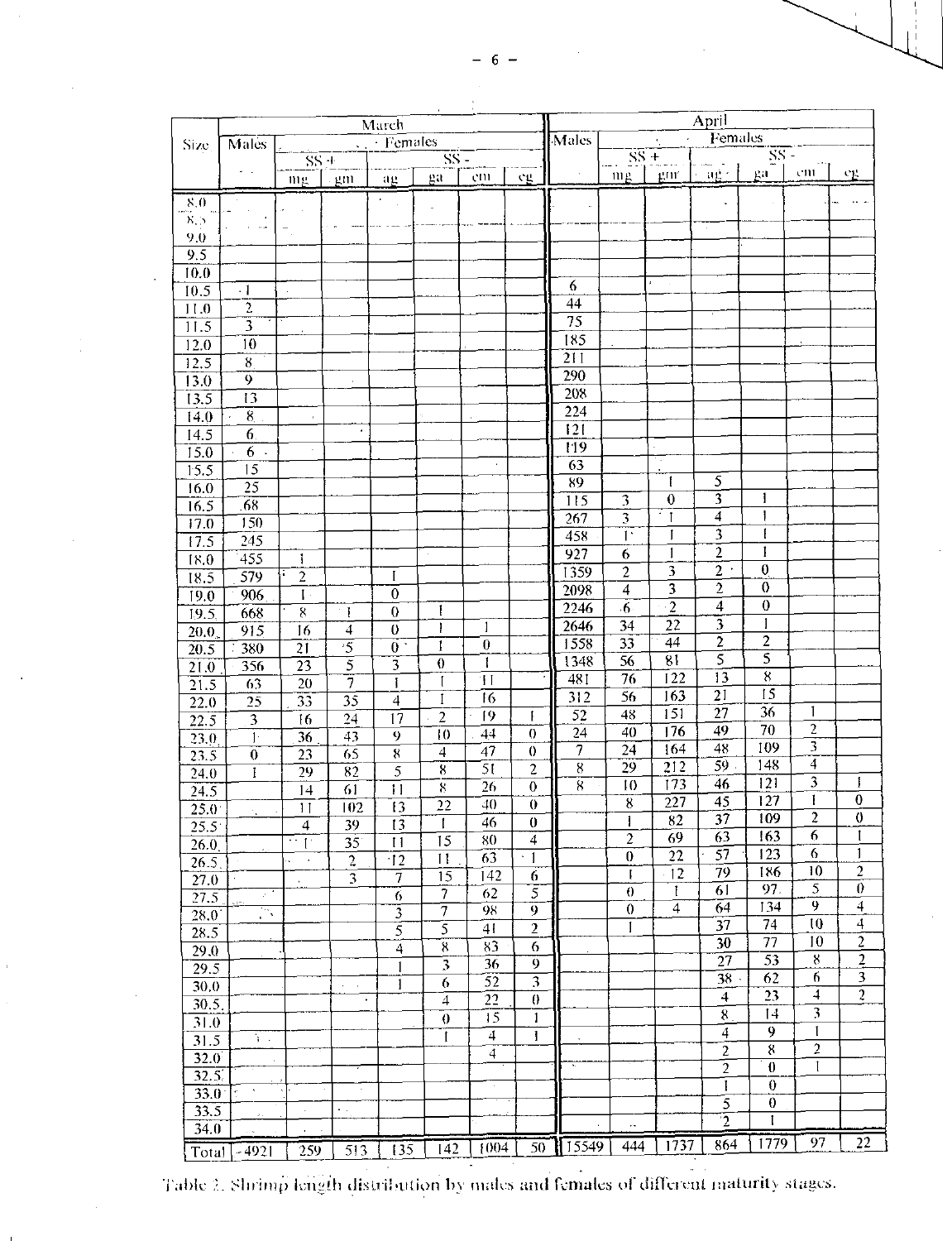|                   |                         |                         |                         |                                      | June<br>$\epsilon$<br>Females |                  |                                        |                           |                                           |                          |  |
|-------------------|-------------------------|-------------------------|-------------------------|--------------------------------------|-------------------------------|------------------|----------------------------------------|---------------------------|-------------------------------------------|--------------------------|--|
| Size              | Males                   |                         |                         | Females                              |                               | Males            |                                        |                           |                                           |                          |  |
|                   |                         |                         | $SS +$                  |                                      | $SS -$                        |                  |                                        | $SS +$                    |                                           | $SS -$                   |  |
|                   |                         | mg                      | gm                      | ag                                   | ga                            |                  | mg                                     | gm                        | ag                                        | $E^a$                    |  |
| 8.0               |                         |                         |                         |                                      |                               | $\frac{1}{4}$ .  |                                        |                           |                                           |                          |  |
| $\overline{8.5}$  |                         |                         |                         |                                      |                               |                  |                                        |                           | $\rightarrow$ $\rightarrow$ $\rightarrow$ |                          |  |
| 9.0               |                         |                         |                         |                                      |                               | 5                |                                        |                           |                                           |                          |  |
| 9.5               |                         |                         |                         |                                      |                               |                  |                                        |                           |                                           |                          |  |
| 10.0              | $\overline{2}$          |                         |                         |                                      |                               | $\boldsymbol{0}$ |                                        |                           |                                           |                          |  |
| 10.5              | $\overline{6}$          |                         |                         |                                      |                               | $\overline{4}$   |                                        |                           |                                           |                          |  |
| $\overline{11.0}$ | 20                      |                         |                         |                                      |                               | $\overline{15}$  |                                        |                           |                                           |                          |  |
| 11.5              | 28                      |                         | $\bullet$               |                                      |                               | 64               |                                        |                           |                                           |                          |  |
| 12.0              | 94                      |                         |                         |                                      |                               | 185              |                                        |                           |                                           |                          |  |
| 12.5              | 215                     |                         |                         |                                      |                               | $\overline{526}$ |                                        |                           |                                           |                          |  |
| 13.0              | 455                     |                         |                         |                                      |                               | 1079             |                                        |                           |                                           |                          |  |
| 13.5              | 697                     |                         |                         |                                      |                               | 1653             |                                        |                           |                                           |                          |  |
| 14.0              | 898                     | $\bullet$               |                         |                                      |                               | 1924             |                                        |                           |                                           |                          |  |
| 14.5              | 699                     |                         |                         | I                                    |                               | 1548<br>1403     |                                        |                           |                                           |                          |  |
| 15.0              | 657                     |                         |                         | $\pmb{\mathsf{l}}$<br>$\overline{5}$ |                               | $\overline{723}$ |                                        |                           | $\overline{2}$<br>$\overline{\mathbf{3}}$ |                          |  |
| 15.5              | 265                     |                         | $\mathbf{I}$            | $\overline{\mathbf{3}}$              | $\mathbf{I}$                  | 536              |                                        |                           | $\overline{4}$                            | $\overline{\mathbf{3}}$  |  |
| 16.0<br>16.5      | 249<br>$\overline{145}$ | $\overline{4}$          | $\overline{0}$          | $\overline{2}$                       | $\overline{2}$                | $\overline{223}$ | $\overline{2}$                         | $\mathbf{I}$              | $\overline{s}$                            | $\overline{9}$           |  |
| 17.0              | 377                     | 4                       | $\mathbf{I}$            | 6                                    | $\overline{5}$                | $\overline{227}$ | $\overline{\mathbf{3}}$                | $\overline{\overline{3}}$ | $\overline{2}$                            | $\overline{13}$          |  |
| 17.5              | 542                     | $\overline{2}$          | $\boldsymbol{2}$        | 6                                    | $\overline{5}$                | 197              | T                                      | $\overline{c}$            | $\overline{2}$                            | $\overline{\mathcal{L}}$ |  |
| 18.0              | 1285                    | 4                       | 3                       | $\overline{\mathbf{3}}$              |                               | 446              | $\theta$                               | $\overline{\mathbf{c}}$   | $\mathbf{I}$                              | 10                       |  |
| 18.5              | 1803                    | $\overline{2}$          | $\overline{4}$          | $\overline{\mathbf{3}}$              | $\overline{\mathcal{S}}$      | 738              | $\boldsymbol{0}$                       | $\overline{\mathsf{s}}$   | $\overline{2}$                            | $\overline{12}$          |  |
| 19.0              | 2880                    | $\overline{4}$          | $\overline{6}$          | $\bf{0}$                             | $\overline{12}$               | 1267             | $\bf{0}$                               | $\overline{6}$            | $\overline{0}$                            | $\overline{11}$          |  |
| 19.5              | 2861                    | $\overline{2}$          | 9                       | $\overline{2}$                       | $\overline{9}$                | 1604             | $\mathbf{0}$                           | $\overline{7}$            | $\boldsymbol{0}$                          | 4                        |  |
| $\overline{20.0}$ | 3215                    | $\theta$                | 24                      | $\bar{0}$                            | $\overline{\tau}$             | 2162             | $\overline{0}$                         | $\overline{31}$           | $\boldsymbol{0}$                          | 12                       |  |
| 20.5              | 1521                    | $\mathbf{I}$            | $\overline{47}$         | 1                                    | $\overline{4}$                | 1478             | 3                                      | $\overline{55}$           | $\mathbf{1}$                              | $\mathbf I$              |  |
| 21.0              | 1189                    | $\mathbf{g}$            | 138                     | $\overline{0}$                       | $\overline{4}$                | 1117             | $\mathbf{I}$                           | 139                       | $\overline{0}$                            | $\overline{2}$           |  |
| 21.5              | 326                     | $\overline{5}$          | 179                     | $\boldsymbol{0}$                     | $8\,$                         | 470              | 3                                      | 200                       | $\boldsymbol{0}$                          | 6                        |  |
| $\overline{22.0}$ | 145                     | 9                       | 278                     | $\overline{2}$                       | 20                            | 205              | 4                                      | 284                       | $\overline{2}$                            | 13                       |  |
| 22.5              | $\overline{17}$         | $\overline{\mathbf{4}}$ | 183                     | $\mathbf{I}$                         | $\overline{22}$               | $\overline{37}$  | $\overline{4}$                         | 194                       | $\overline{0}$                            | 19                       |  |
| 23.0              | 11                      | $\mathbf{I}$            | 196                     | ŧ                                    | 76                            |                  | $\overline{\boldsymbol{\mathfrak{z}}}$ | 211                       | $\overline{0}$                            | 68                       |  |
| $\overline{23.5}$ | $\overline{2}$          | $\theta$                | 144                     | ŧ<br>$\cdot$                         | 100                           | $\overline{5}$   | 1                                      | 119                       | $\theta$                                  | 78                       |  |
| 24.0              | $\overline{4}$          | $\overline{2}$          | 228                     | T                                    | 164                           | $\overline{2}$   | 3                                      | 138                       | $\boldsymbol{0}$                          | 130                      |  |
| 24.5              |                         |                         | $\overline{212}$        | $\theta$                             | 162                           | $\overline{2}$   |                                        | 109                       | $\boldsymbol{0}$                          | 131                      |  |
| 25.0              |                         |                         | 264                     | 1                                    | 215                           |                  |                                        | 193                       | 1                                         | 168                      |  |
| 25.5              |                         |                         | 108                     | $\boldsymbol{0}$                     | 117                           |                  |                                        | 86                        |                                           | 67                       |  |
| 26.0              |                         |                         | 89                      | $\overline{2}$                       | 170                           |                  |                                        | 98                        |                                           | 79                       |  |
| 26.5              |                         |                         | 16                      | $\theta$                             | 100                           |                  |                                        | $\overline{29}$           |                                           | $\overline{51}$          |  |
| $\overline{27.0}$ |                         |                         | $\blacksquare$          | $\mathbf{I}$                         | 184                           |                  |                                        | $\overline{14}$           |                                           | 62                       |  |
| 27.5              |                         |                         | $\overline{2}$          | $\mathbf{I}$                         | 100                           |                  |                                        | $\overline{9}$            |                                           | 42                       |  |
| 28.0              |                         |                         | $\overline{\mathbf{3}}$ |                                      | 167                           |                  |                                        | $\overline{4}$            |                                           | 59                       |  |
| 28.5              |                         |                         | $\overline{0}$          |                                      | 87                            |                  |                                        | Ŧ                         |                                           | 29                       |  |
| 29.0              |                         |                         | ł                       |                                      | 99                            |                  |                                        | $\overline{2}$            |                                           | $\overline{31}$          |  |
| 29.5              |                         |                         |                         |                                      | 65                            |                  |                                        |                           |                                           | 20                       |  |
| 30.0              |                         |                         |                         |                                      | 85                            |                  |                                        |                           |                                           | 28                       |  |
| 30.5              |                         |                         |                         |                                      | $\overline{20}$               |                  |                                        |                           |                                           | $\overline{11}$          |  |
| 31.0              |                         |                         |                         |                                      | 30                            |                  |                                        |                           |                                           | $\overline{\tau}$        |  |
| 31.5              |                         |                         |                         |                                      | $\overline{5}$                |                  |                                        |                           |                                           | $\overline{6}$           |  |
| 32.0              |                         |                         |                         |                                      | $\overline{3}$                |                  |                                        |                           |                                           |                          |  |
| 32.5              |                         |                         |                         |                                      | $\theta$                      |                  |                                        |                           |                                           |                          |  |
| 33.0              |                         |                         |                         |                                      | ŧ                             |                  |                                        |                           |                                           |                          |  |
| 33.5              |                         |                         |                         |                                      | $\cdot$                       |                  |                                        |                           |                                           |                          |  |
| 34.0              |                         |                         |                         |                                      |                               |                  |                                        |                           |                                           |                          |  |
|                   | 20608                   |                         | $52 \mid 2149 \mid$     | 44                                   | 2061                          | 19864            | 28                                     | 1942                      | 25                                        | 1190                     |  |
| Total             |                         |                         |                         |                                      |                               |                  |                                        |                           |                                           |                          |  |

 $\label{eq:2.1} \frac{1}{\sqrt{2}}\int_{0}^{\infty}\frac{dx}{\sqrt{2\pi}}\,dx$ 

 $\mathcal{L}$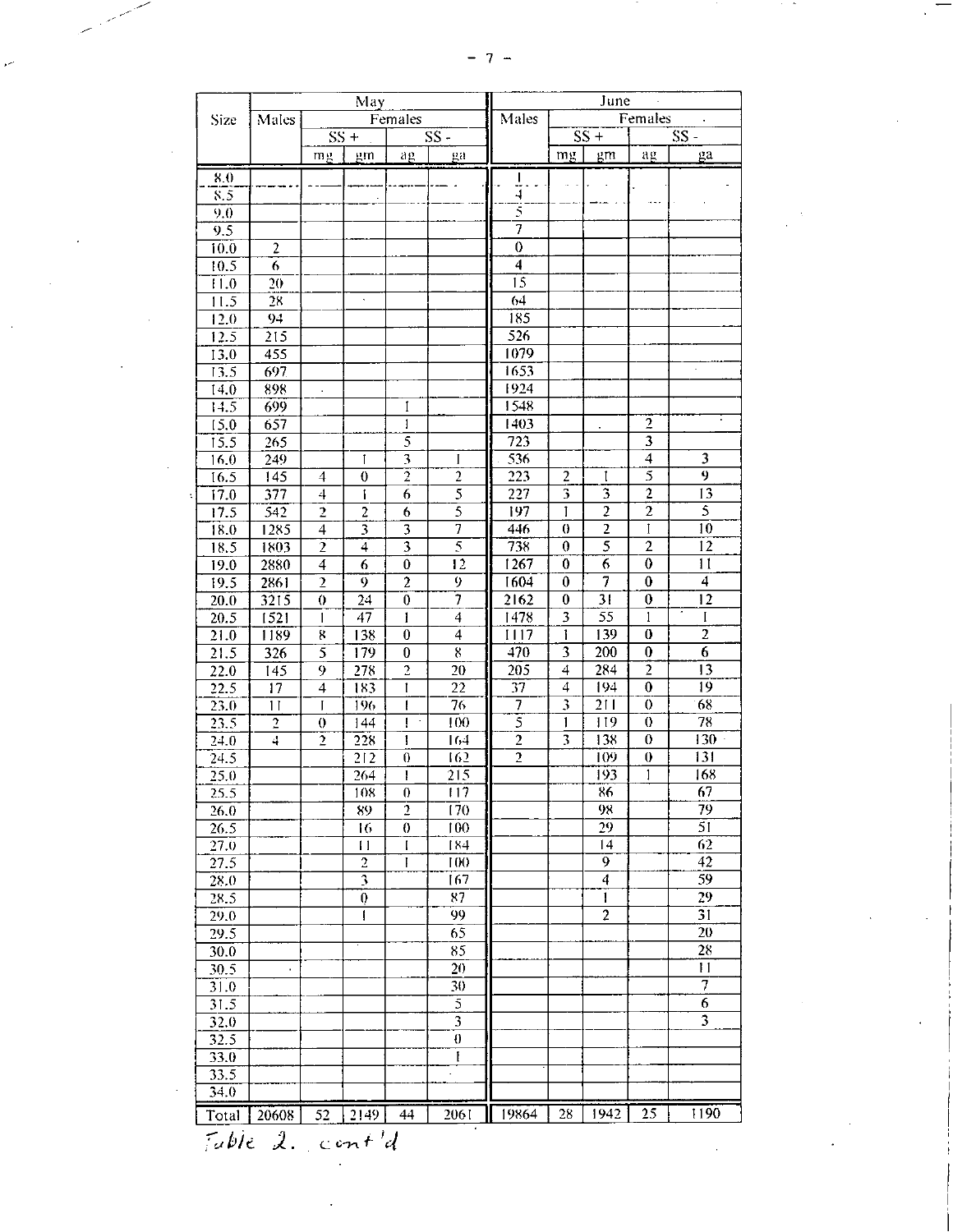$\frac{1}{2}$ 

|      |                           |                       |                               | July:                  | Augúst                     |                          |                              |                     |                |                            |                      |                                             |                                    |
|------|---------------------------|-----------------------|-------------------------------|------------------------|----------------------------|--------------------------|------------------------------|---------------------|----------------|----------------------------|----------------------|---------------------------------------------|------------------------------------|
|      | Size                      | Males                 |                               |                        | Females                    |                          |                              | Males<br>Females    |                |                            |                      |                                             |                                    |
| r my |                           |                       |                               | $SS +$                 |                            | $\overline{\text{SS}}$ - |                              |                     |                | $SS +$                     |                      | $SS -$                                      |                                    |
|      |                           |                       | mg                            | gm                     | $a_E$                      | ga                       | <b>Ca</b>                    | π.                  | $\text{mg}$    | gm'                        | ağ                   | ga                                          | ea                                 |
|      | 8.0                       | $\overline{2}$        |                               |                        |                            |                          |                              |                     |                |                            |                      |                                             |                                    |
|      | 8.5                       | 22                    |                               |                        |                            |                          |                              | $\overline{2}$      |                |                            |                      |                                             |                                    |
|      | 9.0                       | 58                    |                               |                        |                            |                          |                              | 6                   |                |                            |                      | $\mathcal{A}$                               |                                    |
|      | 9.5                       | 128                   |                               |                        |                            |                          |                              | 16                  |                |                            |                      |                                             |                                    |
|      | 10.0                      | 159                   |                               |                        |                            |                          |                              | 26                  |                |                            |                      |                                             |                                    |
|      | 10.5                      | 76                    |                               |                        |                            |                          |                              | 16                  |                |                            |                      |                                             |                                    |
|      | 11.0<br>11.5              | 34<br>$\overline{50}$ |                               |                        |                            |                          |                              | 6<br>$\overline{4}$ |                |                            |                      |                                             |                                    |
|      | 12.0                      | 177                   |                               |                        |                            |                          |                              | 7                   |                |                            |                      |                                             |                                    |
|      | 12.5                      | 445                   |                               |                        |                            |                          |                              | 39                  |                |                            |                      |                                             |                                    |
|      | 13.0                      | 1175                  |                               |                        |                            |                          |                              | 131                 |                |                            |                      |                                             |                                    |
|      | 13.5                      | 1978                  |                               |                        |                            |                          |                              | 487                 |                |                            |                      |                                             |                                    |
|      | 14.0                      | 2998                  |                               |                        |                            |                          |                              | 873                 |                |                            |                      |                                             |                                    |
|      | 14.5                      | $\overline{3110}$     |                               |                        |                            |                          |                              | 1268                |                |                            |                      | ţ                                           |                                    |
|      | 15.0                      | 3576                  |                               | J.<br>$\cdot$          |                            |                          |                              | 1542                |                |                            |                      | $\theta$                                    |                                    |
|      | 15.5                      | 1895                  |                               | $\epsilon$             |                            |                          |                              | 1076                |                |                            |                      | 0                                           |                                    |
|      | 16.0                      | 1484                  | $\overline{2}$                | ł                      | $\overline{c}$             | 1                        |                              | 908                 |                |                            | $\overline{2}$       | I                                           |                                    |
|      | 16.5                      | 579                   | $\overline{\mathbf{3}}$       | $\theta$               | 6<br>$\overline{5}$        | 4                        |                              | 379                 |                |                            | $\overline{9}$       | $\overline{2}$                              |                                    |
|      | 17.0<br>$\overline{17.5}$ | 389<br>143            | $\overline{\phantom{a}}$<br>3 | 4<br>4                 | 1                          | $\overline{17}$<br>[4]   |                              | 318<br>99           | $\overline{a}$ |                            | $\overline{16}$<br>6 | $\overline{\mathbf{3}}$<br>3                |                                    |
|      | 18.0                      | 239                   | ĺ                             | 6                      | $\overline{\mathbf{3}}$    | 19                       |                              | 138                 |                | I                          | 3                    | 8                                           | 1<br>0                             |
|      | 18.5                      | 353                   | $\mathbf{1}$                  | 4                      | 1                          | 19                       |                              | 164                 |                | $\boldsymbol{0}$           | $\overline{4}$       | 7                                           | $\overline{\mathbf{3}}$            |
|      | 19.0                      | 750                   | $\boldsymbol{0}$              | 7                      | $\boldsymbol{0}$           | 22                       | 1                            | 411                 |                | $\overline{0}$             | $\boldsymbol{0}$     | $\overline{\mathbf{3}}$                     | $\overline{2}$                     |
|      | 19.5                      | 1050                  | $\theta$                      |                        | $\boldsymbol{0}$           | 14                       | 1                            | 607                 |                | $\bf{0}$                   | $\overline{5}$       | 8                                           |                                    |
|      | 20.0                      | 1783                  | $\bf{0}$                      | 23                     | $\theta$                   | 16                       | $\overline{7}$               | 949                 |                | $\boldsymbol{0}$           | $\overline{2}$       | $\overline{5}$                              | $\overline{\mathbf{4}}$            |
|      | $\overline{20.5}$         | 1344                  | $\bf{0}$                      | $\overline{44}$        | $\theta$                   | $\overline{13}$          | 14                           | 937                 |                | Î                          | 1                    | $\overline{5}$                              | Ħ                                  |
|      | 21.0                      | 1117                  | $\bf{0}$                      | 143                    | $\boldsymbol{0}$           | $\overline{23}$          | 29                           | 924                 |                | $\mathbf{I}$               | $\bf{0}$             | $\overline{2}$                              | 25                                 |
|      | 21.5                      | 488                   | $\overline{0}$                | 217                    | Ĩ                          | 34                       | 43                           | 518                 |                | $\mathbf{I}$               | $\mathbf{I}$         | 7                                           | $\overline{42}$                    |
|      | 22.0                      | 263                   | $\boldsymbol{0}$              | 257                    | $\boldsymbol{0}$           | 61                       | 86                           | 335                 |                | $\overline{5}$             | $\bf{0}$             | 7                                           | 103                                |
|      | 22.5                      | 31                    | $\overline{0}$                | 199                    | l                          | $\overline{47}$          | 69                           | 99                  |                | $\mathbf{I}$               | $\overline{2}$       | $\overline{9}$                              | 98                                 |
|      | .23.0                     | 8                     | 1<br>$\tilde{\phantom{a}}$    | 198<br>$\overline{88}$ | $\overline{2}$             | 130                      | 60                           | 38                  |                | I                          | $\overline{2}$       | $\overline{7}$                              | 150                                |
|      | 23.5<br>24.0              |                       |                               | $\overline{113}$       | $\theta$<br>$\overline{0}$ | 119<br>$\overline{207}$  | 64<br>$\overline{91}$        | 6<br>$\overline{5}$ |                | $\theta$<br>$\mathfrak{p}$ | $\bf{0}$<br>$\theta$ | 6<br>8                                      | 91<br>$\overline{142}$             |
|      | 24.5                      |                       |                               | 92                     | $\theta$                   | 189                      | 68                           | 1                   |                | $\overline{2}$             |                      | $\overline{1}$                              | 132                                |
|      | 25.0                      |                       |                               | 139                    | $\mathbf{I}$               | 204                      | 129                          | $\overline{3}$      |                | $\boldsymbol{0}$           | I                    | 6                                           | 239                                |
|      | 25.5                      |                       |                               | 57                     | Ĩ                          | 85                       | 57                           |                     |                | 1                          | ľ                    | $\overline{7}$                              | $\overline{179}$                   |
|      | 26.0                      |                       |                               | 50                     | $\overline{2}$             | 106                      | 38                           |                     |                | $\theta$                   | $\overline{3}$       | $\overline{12}$                             | 238                                |
|      | 26.5                      |                       |                               | 20                     | $\overline{0}$             | 6 <sub>2</sub>           | $\overline{13}$              |                     |                | 1                          | $\boldsymbol{0}$     | $\overline{2}$                              | 110                                |
|      | 27.0                      |                       |                               | $\mathbf{H}$           | ſ                          | 77                       | 13                           |                     |                | $\mathbf{I}$               | L                    | 5                                           | 111                                |
|      | 27.5                      | $\epsilon$            |                               | Ť                      |                            | $\overline{52}$          | $\overline{\mathbf{3}}$<br>7 |                     |                |                            |                      | l                                           | 40                                 |
|      | 28.0<br>28.5              |                       |                               | I                      |                            | 62<br>$\overline{36}$    | $\overline{4}$               |                     |                |                            |                      | $\overline{\mathbf{3}}$<br>$\boldsymbol{0}$ | $\overline{43}$<br>$\overline{35}$ |
|      | 29.0                      |                       |                               |                        |                            | 43                       | $\overline{\mathbf{3}}$      |                     |                |                            |                      | $\overline{2}$                              | 25                                 |
|      | $\overline{29.5}$         |                       |                               |                        |                            | $\overline{23}$          | 1                            |                     |                |                            |                      | $\overline{0}$                              | 11                                 |
|      | 30.0                      |                       |                               |                        |                            | 17                       | $\overline{2}$               |                     |                |                            |                      | I                                           | 20                                 |
|      | 30.5                      |                       |                               | ×.,                    |                            | $\overline{6}$           | $\boldsymbol{0}$             |                     |                |                            |                      | $\boldsymbol{0}$                            | 9                                  |
|      | 31.0                      |                       |                               |                        |                            | $^{\circ}8$              | 1                            |                     |                |                            |                      | 1                                           | 9                                  |
|      | 31.5                      |                       |                               |                        |                            | $\mathbf{I}$             |                              |                     |                |                            |                      | 1                                           | $\overline{2}$                     |
|      | $\overline{32.0}$ .       |                       |                               |                        |                            | $\overline{2}$           |                              |                     |                |                            |                      |                                             | ł                                  |
|      | 32.5                      |                       |                               |                        |                            |                          |                              |                     |                |                            |                      |                                             | $\pmb{0}$                          |
|      | 33.0                      |                       |                               |                        |                            |                          |                              |                     |                |                            |                      |                                             | ŀ                                  |
|      | 33.5                      |                       |                               |                        |                            |                          |                              |                     |                |                            |                      |                                             |                                    |
|      | 34.0                      |                       |                               |                        |                            |                          |                              |                     |                |                            |                      |                                             |                                    |
|      | Total                     | 25904                 | $\overline{12}$               | 1686                   | 27                         | 1733                     |                              | 804 12338           | $\theta$       | 18                         | 59                   | 140                                         | 1880                               |

 $\sum_{i=1}^n \frac{1}{i}$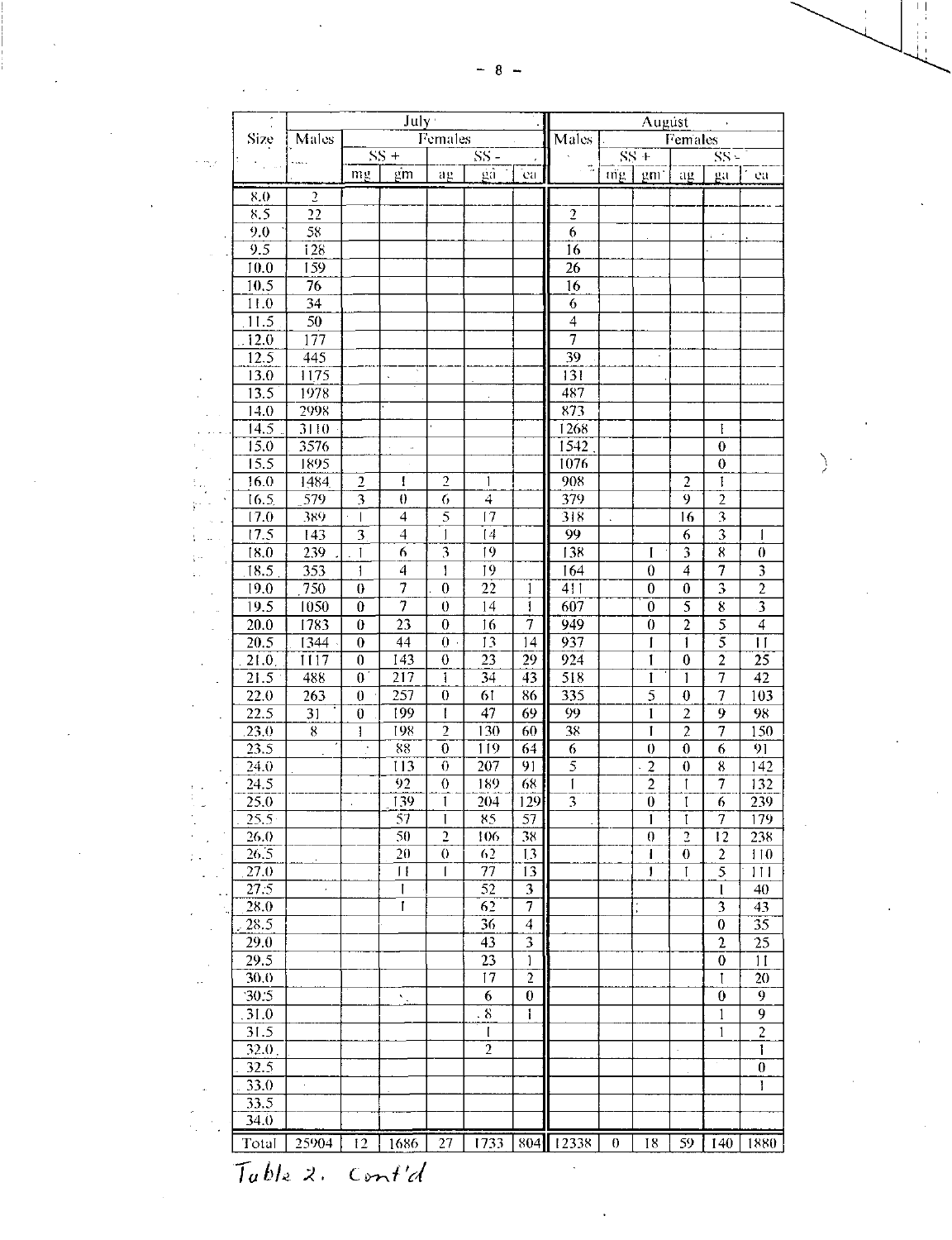

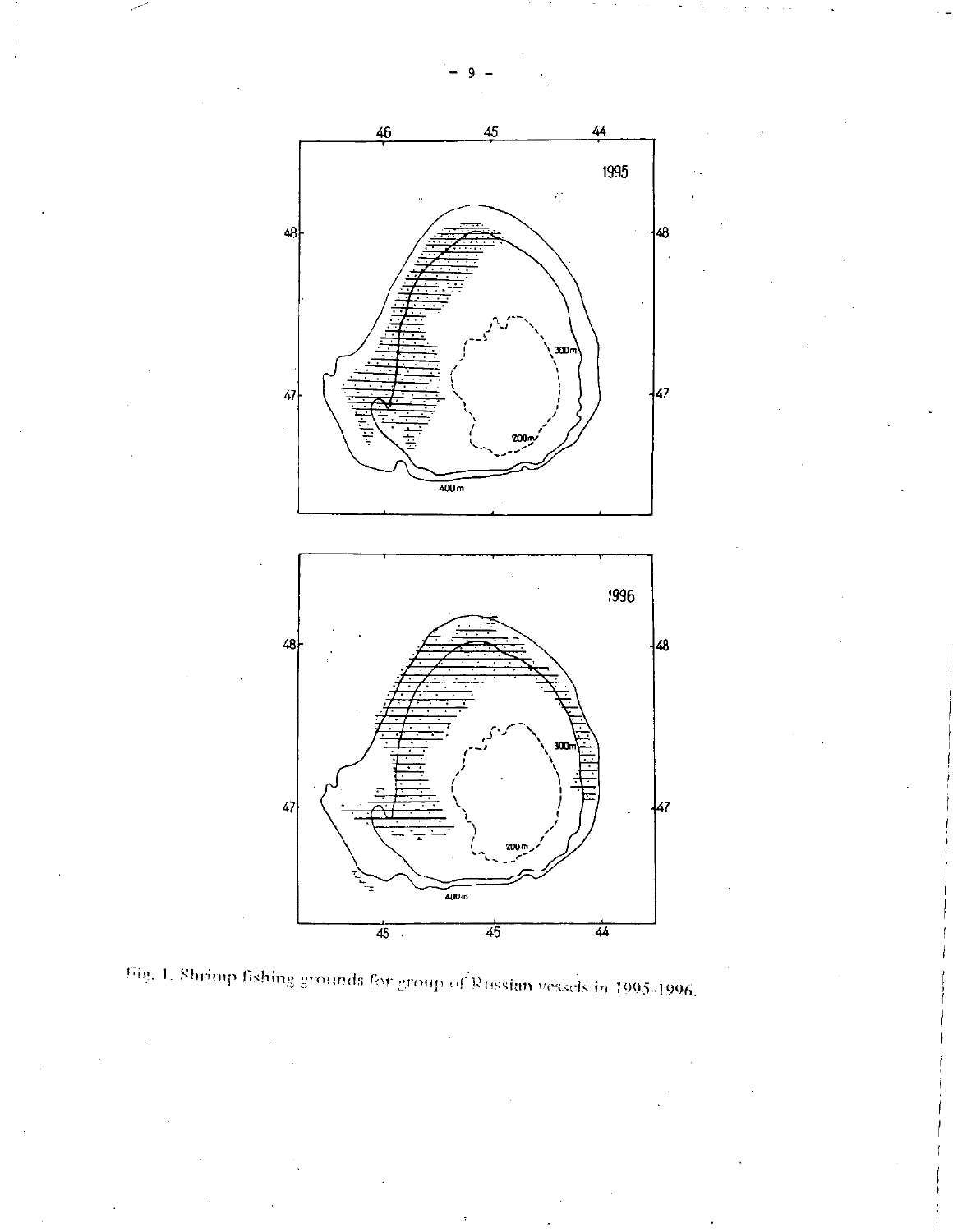